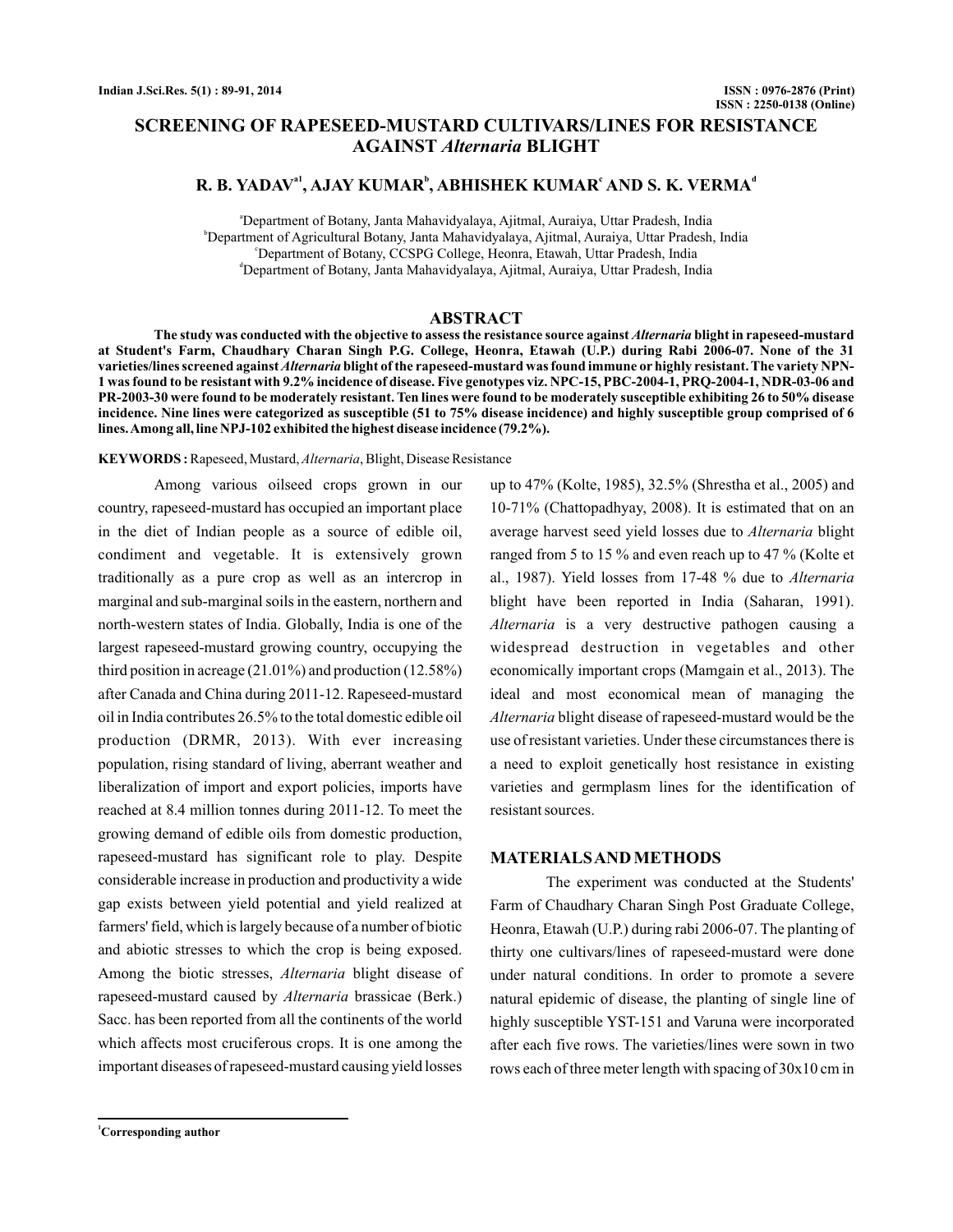#### **YADAV ET AL. : SCREENING OF RAPESEED-MUSTARD CULTIVARS/LINES FOR RESISTANCE AGAINST...**

| Rating<br>Scale | Disease Intensity $(\% )$ | Pathogen Reaction                |
|-----------------|---------------------------|----------------------------------|
|                 |                           | Near immune/highly resistant (I) |
|                 | $1 - 10$                  | Resistant (R)                    |
|                 | $11 - 25$                 | Moderately Resistant (MR)        |
|                 | $26 - 50$                 | Moderately Susceptible (MS)      |
|                 | $51 - 75$                 | Susceptible (S)                  |
|                 | $76 - 100$                | Highly Susceptible (HS)          |
|                 |                           |                                  |

Table 1 : Modified 0-5 scale for rating disease intensity of *Alternaria* blight in rapeseed-mustard

| <b>Scale</b>             | Category                            | <b>Varieties/lines</b> |                                                                                                                |
|--------------------------|-------------------------------------|------------------------|----------------------------------------------------------------------------------------------------------------|
|                          |                                     | <b>Number</b>          | <b>Name</b>                                                                                                    |
| $\theta$                 | Near immune/<br>highly<br>resistant | Nil                    | ۰                                                                                                              |
|                          | Resistant                           | 01                     | NPN-1                                                                                                          |
| $\mathcal{D}$            | <b>Moderately Resistant</b>         | 05                     | NPC-15, PBC-2004-1, PRQ-2004-1, NDR-03-06, PR-2003-30                                                          |
| $\mathcal{R}$            | <b>Moderately Susceptible</b>       | 10                     | NDR-03-5, PR-2003-27, BIO-13-01, Varuna, PR-2002-8, PYS-<br>2001-1, PBN 2004-1, PRQ-2004-2, PR-2002-20, NPJ-99 |
| $\overline{4}$           | Susceptible                         | 09                     | PGB-1986, RGN-124, RGN-142, NDYS -128, PR -2001-64,<br>PR-2002-25, PTC-99-11, NDYS-113-1, NPJ-100              |
| $\overline{\mathcal{L}}$ | <b>Highly Susceptible</b>           | 06                     | NDYS-133-1, NDT-03-2, NDT-03-3, NDYS-2, PYS-2002-2,<br><b>NPJ-102</b>                                          |

randomized block design with three replications. To maintain the high humidity level in microclimate of the field, time to time irrigation was applied for favouring the development of the disease. Observations were recorded on randomly selected five plants from each varieties/lines. Screening was rigorously carried out at modified 0-5 point scale (Table 1) as suggested in the proceeding of All India Coordinated Research Project on Rapeseed-Mustard Pathology Planning and Review Session during 2001-02 (Anonymous, 2002). Numerical rating grade was given on the basis of percentage of area covered by pathogen on the leaves. On the basis of disease intensity varieties/lines were classified into different groups viz., near immune/highly resistant, resistant, moderately resistant, moderately susceptible, susceptible, and highly susceptible.

## **RESULTSAND DISCUSSION**

Screening of rapeseed-mustard varieties/lines done at Heonra, Etawah revealed that among 31 varieties/lines, none was found immune or highly resistant against Alternaria blight of rapeseed-mustard (table 2).

Only one i.e., NPN-1 was found to be resistant with 9.2% disease incidence. Five varieties viz., NPC-15, PBC-2004- 1, PRQ-2004-1, NDR-03-06 and PR-2003-30 with disease severity of 15.2, 17.2, 18.8, 18.8 and 24.6 per cent, respectively, were rated as moderately resistant (11-25% Alternaria blight incidence). Ten varieties/lines were marked as moderately susceptible in which disease incidence was found to be 26 to 50%. These lines were NDR-03-5 (29.0%), PR-2003-27 (30.0%), BIO-13-01 (45.0), PRQ-2004-2 (46.4%), PR-2002-20 (46.4%), PR-2002-8 (47.0%), Varuna (48.0), PYS-2001- 1(49.2%), PBN-2004-1(50.0%), and NPJ-99(48.8%). The susceptible group ( 51-75% disease incidence) comprised of nine varieties/lines; PR-2001-64, RGN-142, NDYS-113-1, NDYS-128, PTC-99-11, RGN-124, PR-2002-25, NPJ-100 and PGB-1986 with 52.9, 54.8, 55.6, 56.2, 67.0, 68.0, 72.0, 72.0 and 72.2 per cent infection, respectively. Six varieties/lines were found highly susceptible (>76% disease incidence) towards *Alternaria* blight disease, among them the line NPJ-102 exhibited the highest disease incidence of 79.2%. It could be noticed that the vulnerability level was